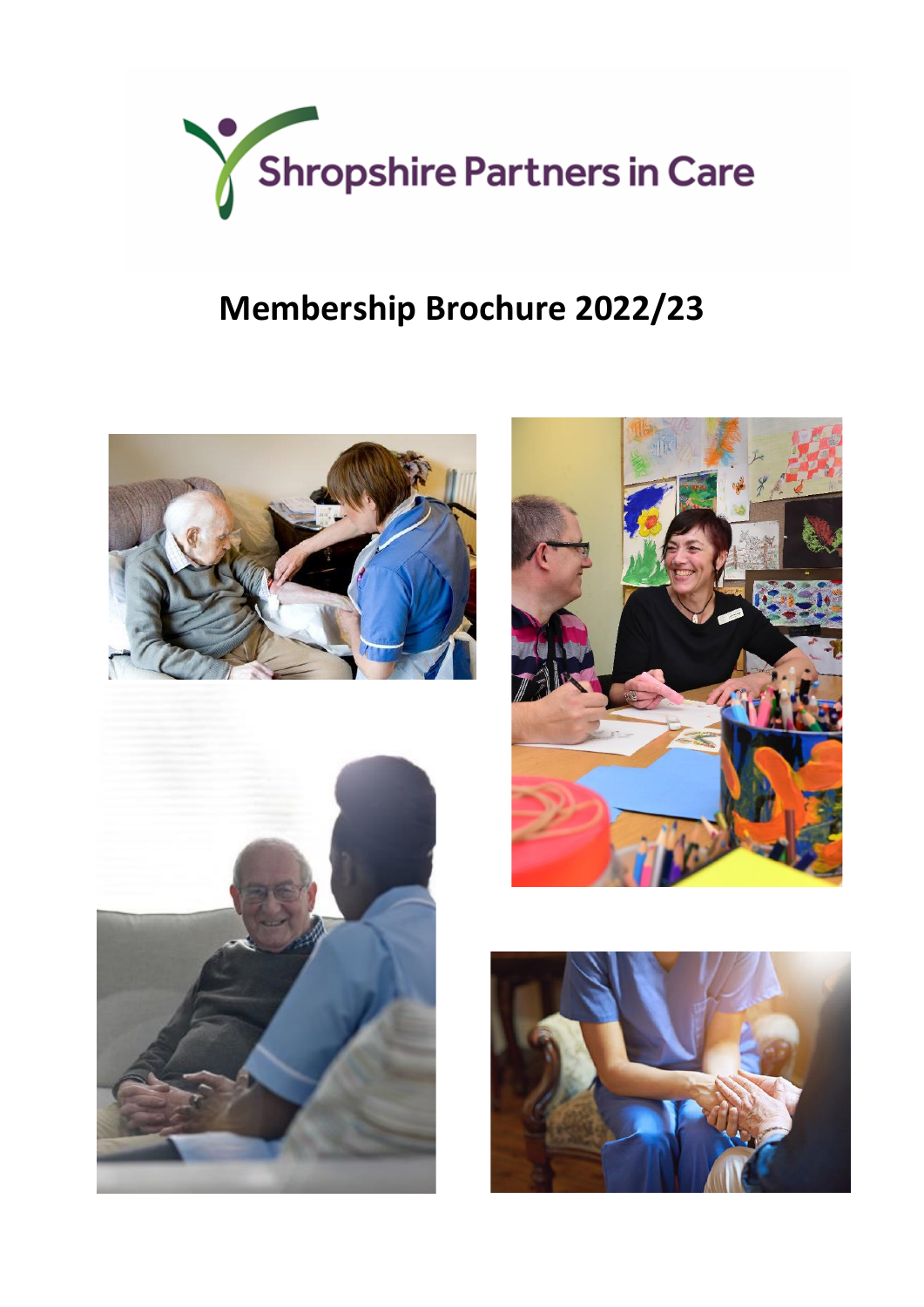### **About us**

Shropshire Partners in Care (SPiC) is a not-for-profit care association supporting independent adult social care providers across Shropshire, Telford and Wrekin. Established in 2003, we exist to represent, upskill and champion our local adult social care providers and their staff. By joining together as a partnership, we amplify our voices and build understanding of the vital contribution made by local social care providers in the wider community and health system. We want social care to be recognised and rewarded fairly and our message is stronger when we come together.

#### **Our Objectives**



Shropshire Partners in Care is open to all independent adult social care providers. You can become a member of SPiC if you provide any of the following services:

- Home Care (also known as Domiciliary Care)
- Residential Care (Care Home)
- Nursing Care (Nursing Home)
- Supported Living
- Learning Disability Care
- Day Care services

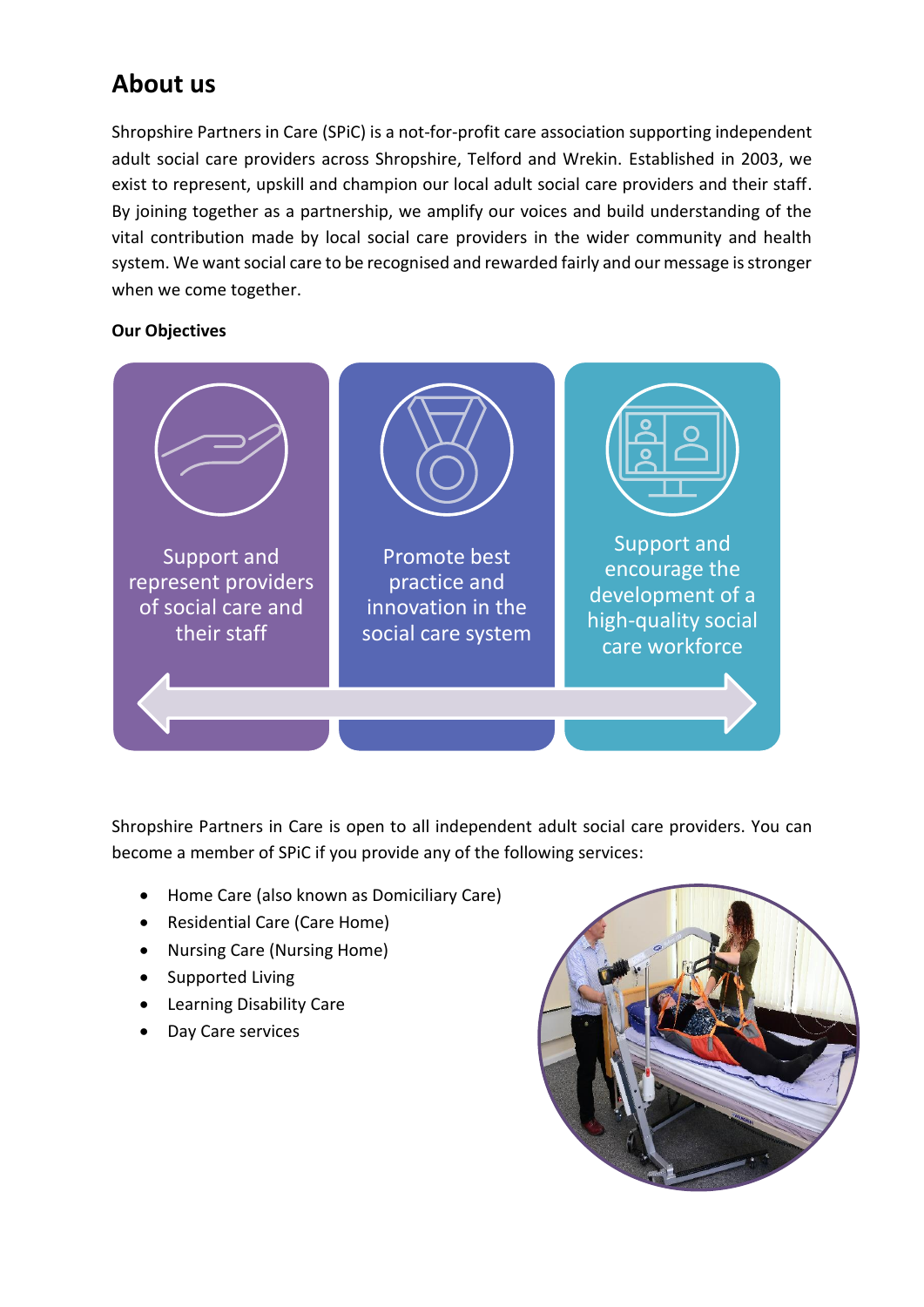## **Membership benefits – why become a member**

There are lots of benefits to becoming a member of Shropshire Partners in Care including:

| <b>Training</b>                                                                                                                                                                                                                                                                                                                                                                                                                                         | <b>Representation</b>                                                                                                                                                                                                                                                                    | <b>Information/Advice</b>                                                                                                                                                                                                                                                                                                                                             |
|---------------------------------------------------------------------------------------------------------------------------------------------------------------------------------------------------------------------------------------------------------------------------------------------------------------------------------------------------------------------------------------------------------------------------------------------------------|------------------------------------------------------------------------------------------------------------------------------------------------------------------------------------------------------------------------------------------------------------------------------------------|-----------------------------------------------------------------------------------------------------------------------------------------------------------------------------------------------------------------------------------------------------------------------------------------------------------------------------------------------------------------------|
| We provide a wide range of high<br>quality subsidised training courses.<br>As a member you are able to access<br>courses at a discounted member<br>rate.                                                                                                                                                                                                                                                                                                | To ensure the sector has a<br>strong voice locally to inform<br>commissioning<br>and<br>local<br>decision making, we sit on<br>various groups and boards with<br>local authorities<br>and<br><b>NHS</b><br>partners.                                                                     | We provide an accurate, relevant,<br>and up to date information service<br>and give timely responsive advice.<br>Our team are available during<br>office hours Monday to Friday via<br>phone, email, social media and<br>web chat.<br>Our website also<br>contains lots of information and<br>links as well as the option to book<br>training anytime that suits you. |
| <b>Networking</b>                                                                                                                                                                                                                                                                                                                                                                                                                                       | <b>Liaison and Lobbying</b>                                                                                                                                                                                                                                                              | <b>Funding for training</b>                                                                                                                                                                                                                                                                                                                                           |
| We host a range of opportunities to<br>enable members to network and<br>work together at all levels and share<br>information<br>ideas<br>locally<br>and<br>including:<br><b>Networking Meeting for</b><br>$\bullet$<br><b>Trainers</b><br><b>Registered Managers Networks</b><br>$\bullet$<br><b>Safeguarding Adults Forum</b><br>$\bullet$<br><b>Registered Nurses Forum</b><br>$\bullet$<br><b>Learning Disability Managers</b><br>$\bullet$<br>Forum | We<br>engage<br>with<br>local<br>authorities,<br>Clinical<br>the<br>Commissioning Group (CCG),<br>Integrated Care System (ICS)<br>and MPs on behalf of the<br>sector. We are a member of<br>the Care Association Alliance<br>which represents all local care<br>associations in England. | We support members to access<br>the Skills for Care Workforce<br>Development Fund (WDF). The<br>Fund allows you to claim back<br>money towards the costs of your<br>staff completing a broad range of<br>adult social care qualifications and<br>learning programmes.                                                                                                 |
| <b>Disclosure and Barring</b><br><b>Service (DBS)</b><br>We are a Registered Umbrella<br>Organisation with the Disclosure<br>and Barring Service (DBS). We<br>provide an efficient and affordable<br>countersignatory<br>service<br>and<br>provide advice on level of DBS check<br>required.                                                                                                                                                            | <b>Workforce Development</b><br>We promote the importance of<br>workforce development, staff<br>investment and opportunities<br>across the sector, as well as<br>supporting innovation via our<br>bids and projects.                                                                     | <b>Bed Vacancy Tracker</b><br>As a member you can promote<br>your bed vacancies in real time to<br>social workers, hospitals and the<br>general public via our online easy<br>to use bed vacancy tracker.                                                                                                                                                             |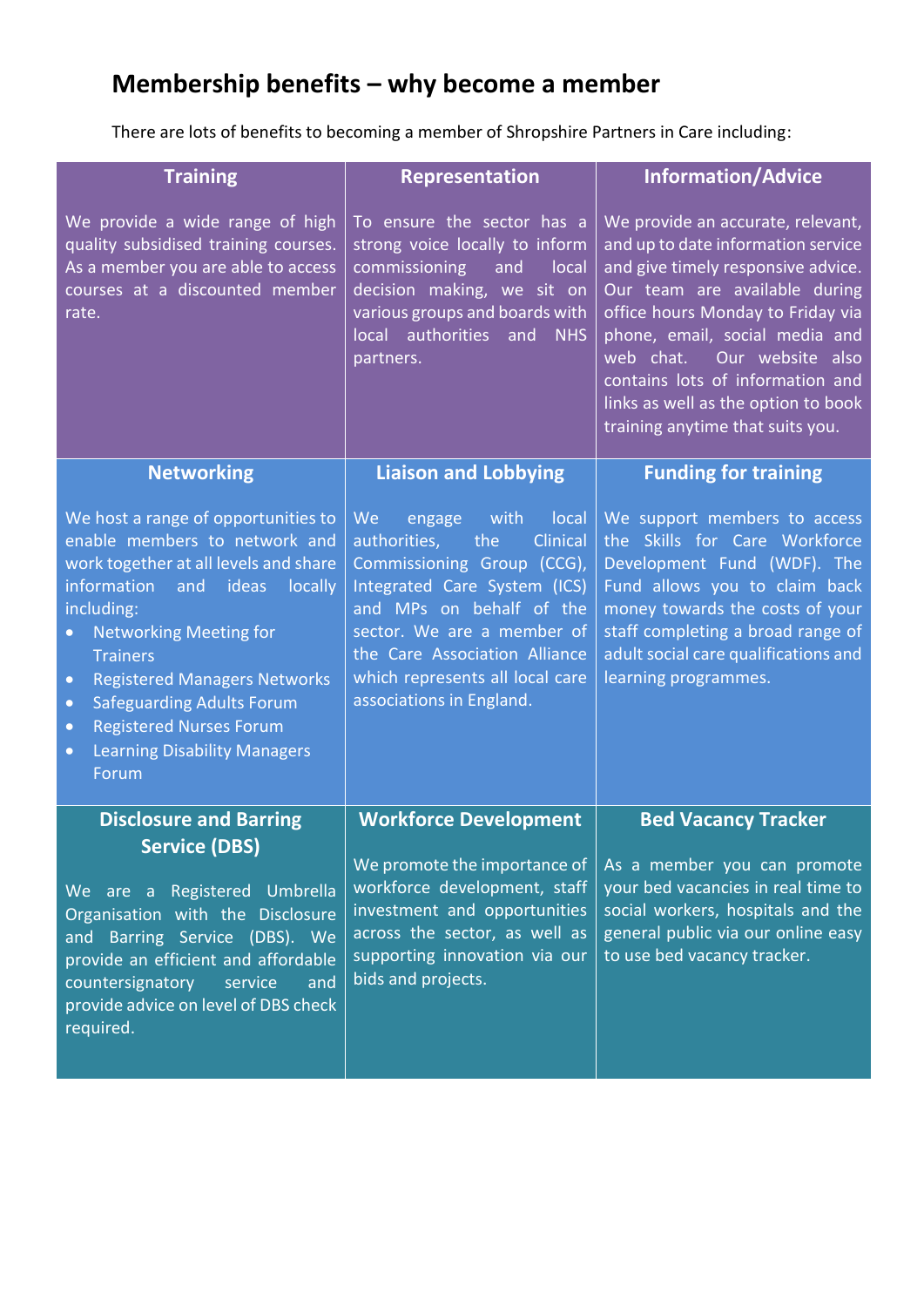#### **Service standards – Our commitment to you**

We make the following commitment to all our members:



We will contact all new members within 14 days of joining Shropshire Partners in Care for a personal one-toone welcome conversation about their needs and how we can support them with these.

We will contact all members four times a year for a personal one-to-one conversation about their needs and how we can support them with these.





We will send all members a weekly E-Bulletin providing updates on local, regional and national information and events of relevance to members.

We will respond to all member enquiries within five working days. Where we are unable to respond fully within five working days we will let you know when we are likely to be able to fully respond to your enquiry.





We will undertake an annual member survey to gain your feedback to ensure that Shropshire Partners in Care's offers, products and services are shaped by input from our members.